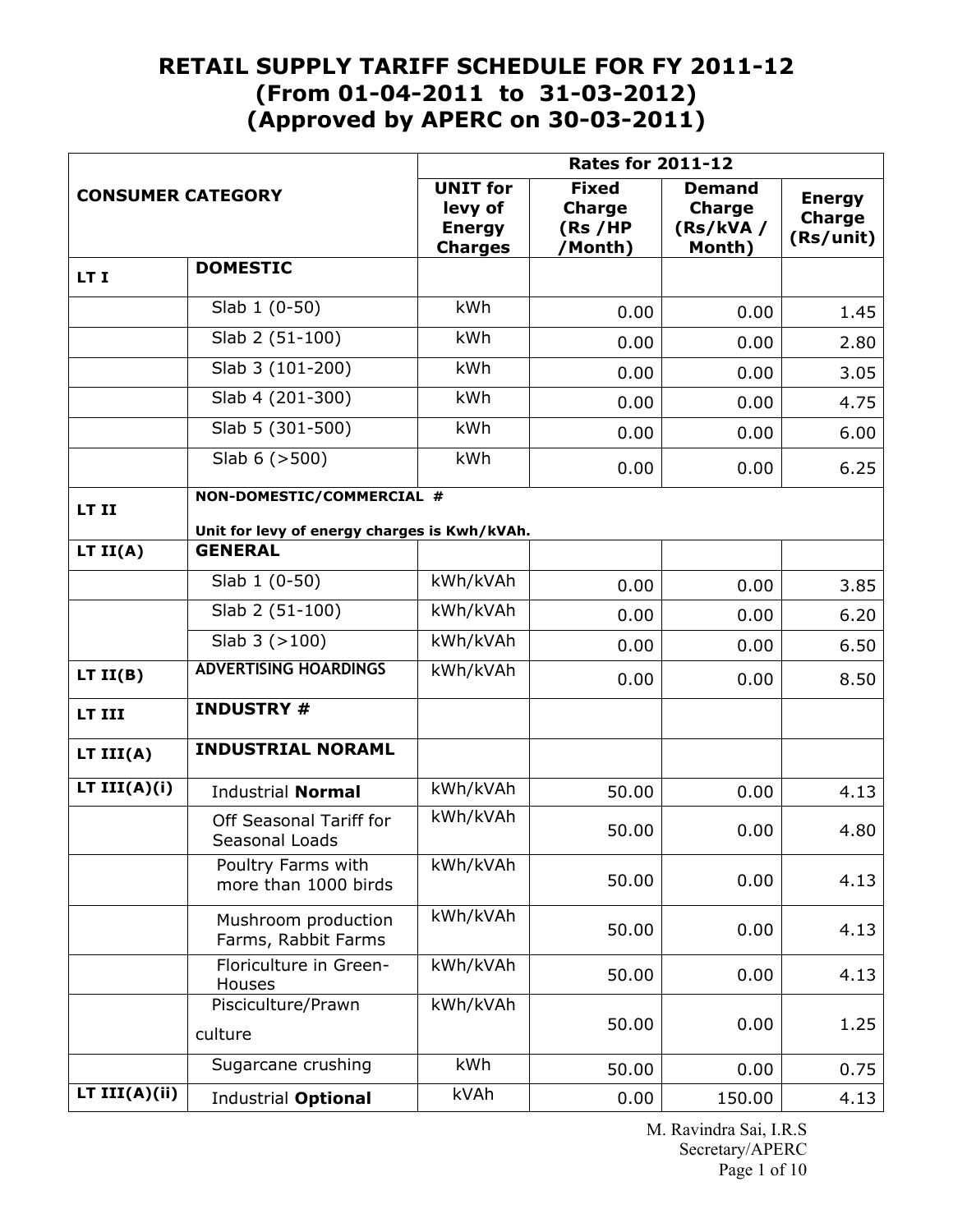|                                                       |                                                              | <b>Rates for 2011-12</b>                                      |                                                     |                                                      |                                             |
|-------------------------------------------------------|--------------------------------------------------------------|---------------------------------------------------------------|-----------------------------------------------------|------------------------------------------------------|---------------------------------------------|
| <b>CONSUMER CATEGORY</b>                              |                                                              | <b>UNIT</b> for<br>levy of<br><b>Energy</b><br><b>Charges</b> | <b>Fixed</b><br><b>Charge</b><br>(Rs /HP<br>/Month) | <b>Demand</b><br><b>Charge</b><br>(Rs/KVA)<br>Month) | <b>Energy</b><br><b>Charge</b><br>(Rs/unit) |
|                                                       | Off Seasonal Tariff for<br>Seasonal Loads                    | kVAh                                                          | 0.00                                                | 150.00                                               | 4.80                                        |
|                                                       | <b>INDUSTRIAL</b>                                            |                                                               |                                                     |                                                      |                                             |
| LT III(B)                                             | <b>OPTIONAL</b>                                              |                                                               |                                                     |                                                      |                                             |
|                                                       | <b>SSI Units</b>                                             | kVAh                                                          | 0.00                                                | 150.00                                               | 4.13                                        |
|                                                       | Off Seasonal Tariff for<br>Seasonal Loads                    | kVAh                                                          | 0.00                                                | 150.00                                               | 4.80                                        |
|                                                       | <b>COTTAGE INDUSTRIES</b>                                    |                                                               |                                                     |                                                      |                                             |
| LT IV                                                 | <b>&amp; OTHERS</b>                                          |                                                               |                                                     |                                                      |                                             |
|                                                       | <b>COTTAGE INDUSTRIES</b>                                    | kWh                                                           | 10.00                                               |                                                      |                                             |
| LT $IV(A)$                                            | <b>&amp; DHOBIGHATS</b>                                      |                                                               |                                                     | 0.00                                                 | 1.80                                        |
| LT $IV(B)$                                            | <b>POULTRY FARMS UP TO</b><br><b>1000 BIRDS</b>              | kWh                                                           | 10.00                                               | 0.00                                                 | 1.80                                        |
| LT $IV(C)$                                            | <b>AGRO BASED</b><br><b>ACTIVITIES</b>                       | kWh                                                           | 10.00                                               | 0.00                                                 | 1.80                                        |
| <b>IRRIGATION AND</b><br>LT V(A)<br><b>ARICULTURE</b> |                                                              |                                                               |                                                     |                                                      |                                             |
| LT $V(A)(i)$                                          | <b>With DSM Measures</b>                                     |                                                               |                                                     |                                                      |                                             |
|                                                       | Corporate Farmers & IT<br><b>Assesses</b>                    | kWh                                                           | 0.00                                                | 0.00                                                 | 1.50                                        |
|                                                       | <b>Wet Land Farmers</b><br>(Holdings >2.5 acre)              | kWh                                                           | *Rs. 315/HP<br>Year                                 | 0.00                                                 | 0.30                                        |
|                                                       | Dry Land Farmers<br>(Connections > 3 nos.)                   | kWh                                                           | *Rs. 315 /HP<br>Year                                | 0.00                                                 | 0.30                                        |
|                                                       | Wet Land Farmers<br>(Holdings $\le$ = 2.5 acre)              | kWh                                                           | 0.00                                                | 0.00                                                 | 0.00                                        |
|                                                       | Dry Land Farmers<br>(Connections $\leq$ = 3<br>nos.)         | kWh                                                           | 0.00                                                | 0.00                                                 | 0.00                                        |
|                                                       | Salt Farming units with<br>connected load up to<br>$15HP$ \$ | kWh                                                           | 0.00                                                | 0.00                                                 | 1.00                                        |
|                                                       | <b>Rural Horticulture</b><br><b>Nurseries</b>                | kWh                                                           | 0.00                                                | 0.00                                                 | 1.00                                        |

M. Ravindra Sai, I.R.S Secretary/APERC Page 2 of 10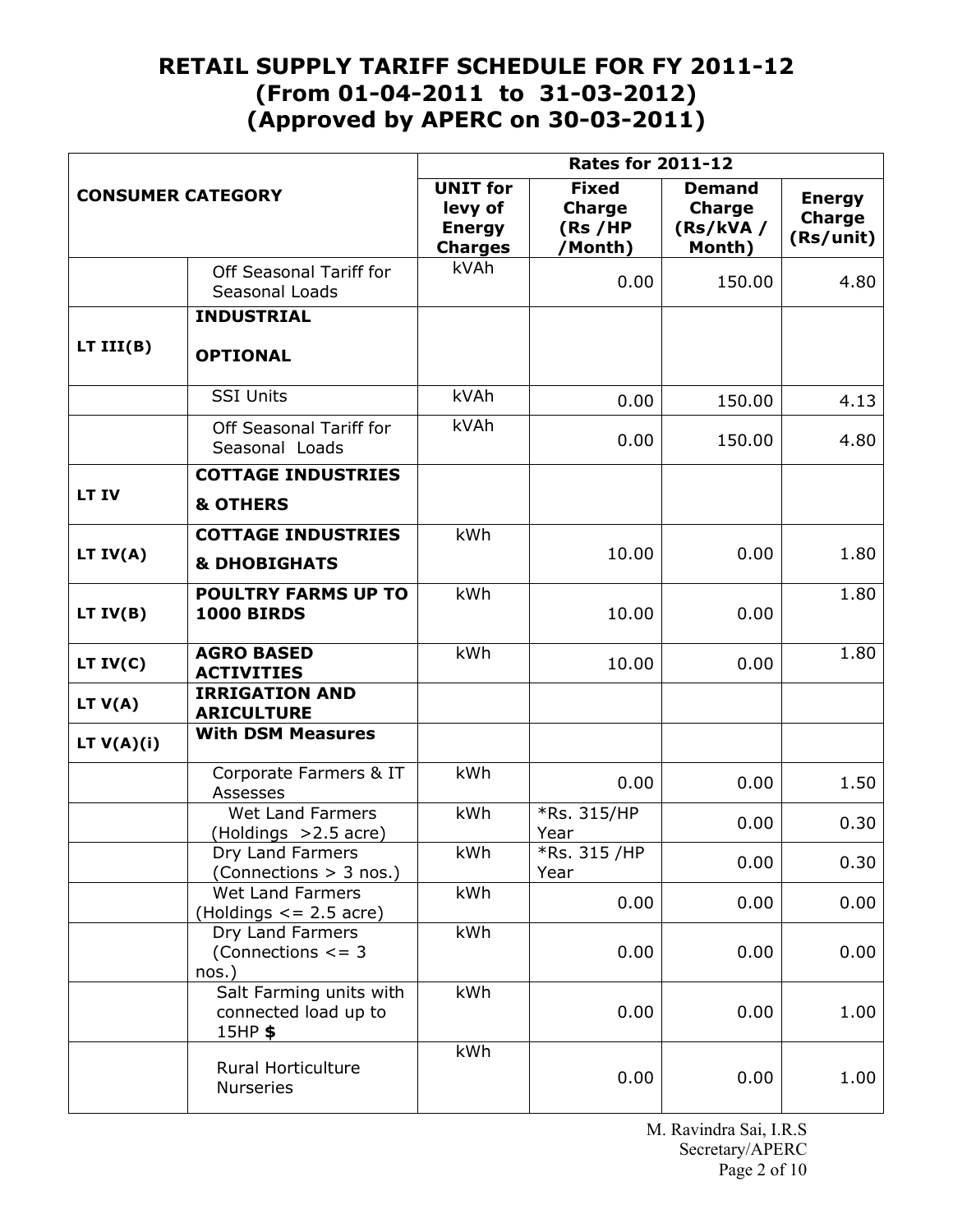|                          |                                                                          | <b>Rates for 2011-12</b>                                      |                                                     |                                                      |                                             |  |
|--------------------------|--------------------------------------------------------------------------|---------------------------------------------------------------|-----------------------------------------------------|------------------------------------------------------|---------------------------------------------|--|
| <b>CONSUMER CATEGORY</b> |                                                                          | <b>UNIT</b> for<br>levy of<br><b>Energy</b><br><b>Charges</b> | <b>Fixed</b><br><b>Charge</b><br>(Rs /HP<br>/Month) | <b>Demand</b><br><b>Charge</b><br>(Rs/kVA)<br>Month) | <b>Energy</b><br><b>Charge</b><br>(Rs/unit) |  |
|                          |                                                                          |                                                               |                                                     |                                                      |                                             |  |
| LT $V(A)(ii)$            | <b>Without DSM Measures</b>                                              |                                                               |                                                     |                                                      |                                             |  |
|                          | Corporate Farmers & IT<br>Assesses                                       | kWh                                                           | 0.00                                                | 0.00                                                 | 2.50                                        |  |
|                          | <b>Wet Land Farmers</b><br>(Holdings > 2.5 acre)                         | kWh                                                           | *Rs. 788 /HP<br>Year                                | 0.00                                                 | 0.75                                        |  |
|                          | Dry Land Farmers<br>(Connections > 3 nos.)                               | kWh                                                           | *Rs. 788 /HP<br>Year                                | 0.00                                                 | 0.75                                        |  |
|                          | Wet Land Farmers<br>(Holdings $\le$ = 2.5 acre)                          | kWh                                                           | *Rs. 315 /HP<br>Year                                | 0.00                                                 | 0.30                                        |  |
|                          | Dry Land Farmers<br>(Connections $\leq$ = 3<br>$nos.$ )                  | kWh                                                           | *Rs. 315 /HP<br>Year                                | 0.00                                                 | 0.30                                        |  |
|                          | <b>LOCAL BODIES, STREET</b><br><b>LIGHTING AND PWS</b><br><b>SCHEMES</b> |                                                               |                                                     |                                                      |                                             |  |
| LT $VI(A)$               | <b>Street Lighting</b>                                                   |                                                               |                                                     |                                                      |                                             |  |
|                          | Minor Panchayats                                                         | kWh                                                           | 0.00                                                | 0.00                                                 | 1.87                                        |  |
|                          | Major Panchayats                                                         | kWh                                                           | 0.00                                                | 0.00                                                 | 2.50                                        |  |
|                          | Nagarpalikas &<br>Municipalities(Gr-3)                                   | kWh                                                           | 0.00                                                | 0.00                                                 | 3.29                                        |  |
|                          | Municipalities (Gr 1&2)                                                  | kWh                                                           | 0.00                                                | 0.00                                                 | 3.59                                        |  |
|                          | Municipalities Selection/<br><b>Special Grade</b>                        | kWh                                                           | 0.00                                                | 0.00                                                 | 3.88                                        |  |
| Corporations             |                                                                          | kWh                                                           | 0.00                                                | 0.00                                                 | 4.17                                        |  |
| LT VI(B)                 | <b>PWS Schemes #</b>                                                     |                                                               |                                                     |                                                      |                                             |  |
|                          | Minor/ Major Panchayats                                                  |                                                               |                                                     |                                                      |                                             |  |
|                          | Up to 2500 units/Yr                                                      | kWh/kVAh                                                      | 10.00                                               | 0.00                                                 | 0.70                                        |  |
|                          | Above 2500 units/Yr                                                      | kWh/kVAh                                                      |                                                     | 0.00                                                 | 1.00                                        |  |
|                          | All Nagarpalikas &<br>Municipalities                                     |                                                               |                                                     |                                                      |                                             |  |
|                          | Up to 1000 units                                                         | kWh/kVAh                                                      | 20.00                                               | 0.00                                                 | 3.75                                        |  |
|                          | <b>Balance units</b>                                                     | kWh/kVAh                                                      |                                                     | 0.00                                                 | 4.05                                        |  |

M. Ravindra Sai, I.R.S Secretary/APERC Page 3 of 10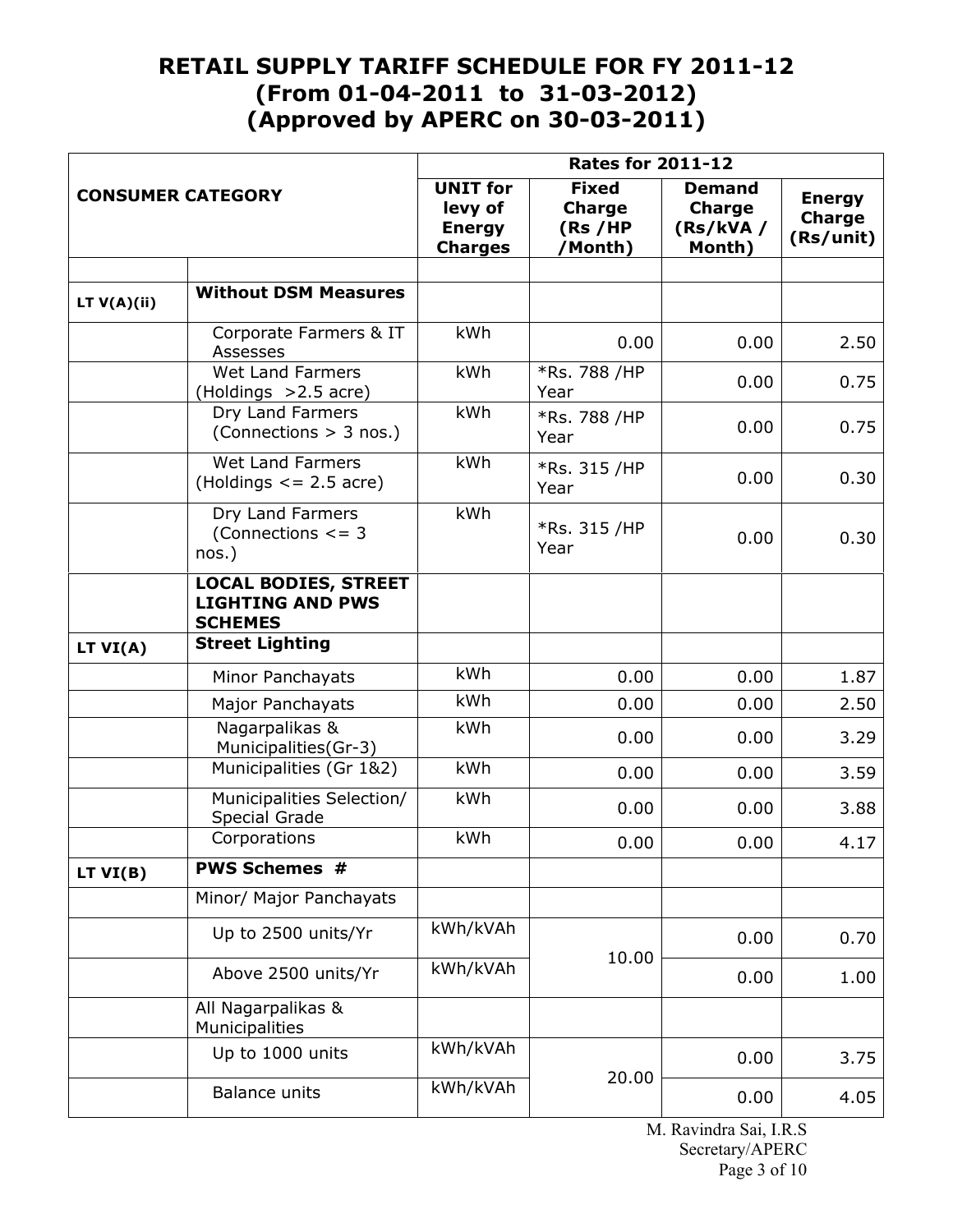| <b>CONSUMER CATEGORY</b> |                                                                             | <b>Rates for 2011-12</b>                                      |                                                     |                                                      |                                             |  |
|--------------------------|-----------------------------------------------------------------------------|---------------------------------------------------------------|-----------------------------------------------------|------------------------------------------------------|---------------------------------------------|--|
|                          |                                                                             | <b>UNIT for</b><br>levy of<br><b>Energy</b><br><b>Charges</b> | <b>Fixed</b><br><b>Charge</b><br>(Rs /HP<br>/Month) | <b>Demand</b><br><b>Charge</b><br>(Rs/kVA)<br>Month) | <b>Energy</b><br><b>Charge</b><br>(Rs/unit) |  |
|                          | <b>Municipal Corporations</b>                                               |                                                               |                                                     |                                                      |                                             |  |
|                          | Up to 1000 units                                                            | kWh/kVAh                                                      |                                                     | 0.00                                                 | 4.05                                        |  |
|                          | <b>Balance units</b>                                                        | kWh/kVAh                                                      | 30.00                                               | 0.00                                                 | 4.60                                        |  |
| LT VII(A)                | <b>GENERAL PURPOSE #</b>                                                    | kWh/kVAh                                                      | 20.00                                               | 0.00                                                 | 4.00                                        |  |
| LT VII(B)                | Religious Places with<br><b>Connected Load</b><br>Up to $1 \text{ kW}$ \$\$ |                                                               |                                                     |                                                      |                                             |  |
|                          | Up to 200 units                                                             | <b>kWh</b>                                                    |                                                     | 0.00                                                 | 2.00                                        |  |
|                          | Balance units                                                               | kWh                                                           | 10.00                                               | 0.00                                                 | 4.00                                        |  |
| LT VIII                  | <b>TEMPORARY SUPPLY #</b>                                                   |                                                               |                                                     |                                                      |                                             |  |
|                          | Temporary Supply to<br>Agriculture                                          | kWh/kVAh                                                      | 0.00                                                | 0.00                                                 | 2.30                                        |  |
|                          | Temporary Supply to<br>other than Agriculture                               | kWh/kVAh                                                      | 0.00                                                | 0.00                                                 | 6.82                                        |  |
|                          | NOTEC ONLY CATECODIEC                                                       |                                                               |                                                     |                                                      |                                             |  |

#### **NOTES ON L.T.CATEGORIES**

\$ - Units with connected load more than 15 HP shall be billed under L.T-Cat.III-Industrial tariff

\$\$- With connected load above 1KW shall be charges under LT-VII-General.

\*:- Equivalent flat rate tariff

#:- kVAh billing shall be done in respect of all services where LT-Trivector meters are provided.  $+$ 

| HT I(A) | <b>INDUSTRY GENERAL</b> |      |      |        |      |
|---------|-------------------------|------|------|--------|------|
|         | 132 KV and above        | kVAh | 0.00 | 250.00 | 2.97 |
|         | 33KV                    | kVAh | 0.00 | 250.00 | 3.25 |
|         | <b>11 KV</b>            | kVAh | 0.00 | 250.00 | 3.52 |
|         | <b>Lights and Fans</b>  |      |      |        |      |
|         | 132 KV and above        | kVAh | 0.00 | 0.00   | 4.67 |
|         | 33KV                    | kVAh | 0.00 | 0.00   | 4.70 |
|         | <b>11 KV</b>            | kVAh | 0.00 | 0.00   | 4.72 |
|         | <b>Colony</b>           |      |      |        |      |
|         | 132 KV and above        | kVAh | 0.00 | 0.00   | 4.50 |
|         | 33KV                    | kVAh | 0.00 | 0.00   | 4.50 |
|         | <b>11 KV</b>            | kVAh | 0.00 | 0.00   | 4.50 |

M. Ravindra Sai, I.R.S Secretary/APERC Page 4 of 10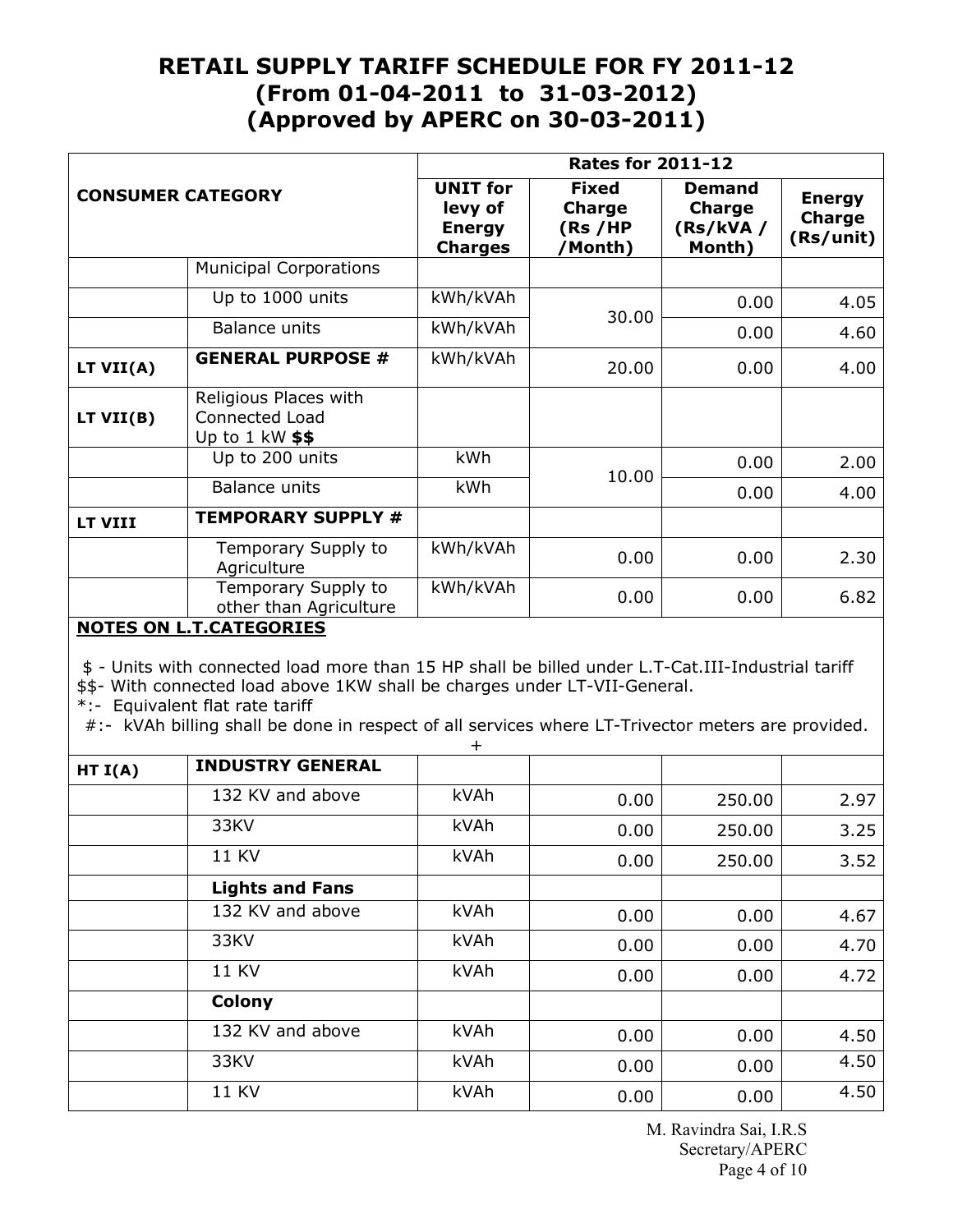| <b>CONSUMER CATEGORY</b>                                   |                                                               | <b>Rates for 2011-12</b>                                      |                                                       |                                                      |                                             |  |
|------------------------------------------------------------|---------------------------------------------------------------|---------------------------------------------------------------|-------------------------------------------------------|------------------------------------------------------|---------------------------------------------|--|
|                                                            |                                                               | <b>UNIT for</b><br>levy of<br><b>Energy</b><br><b>Charges</b> | <b>Fixed</b><br><b>Charge</b><br>(Rs / HP)<br>/Month) | <b>Demand</b><br><b>Charge</b><br>(Rs/KVA)<br>Month) | <b>Energy</b><br><b>Charge</b><br>(Rs/unit) |  |
|                                                            | <b>Seasonal Industries</b>                                    |                                                               |                                                       |                                                      |                                             |  |
|                                                            | 132 KV and above                                              | kVAh                                                          | 0.00                                                  | 250.00                                               | 4.10                                        |  |
|                                                            | 33KV                                                          | kVAh                                                          | 0.00                                                  | 250.00                                               | 4.30                                        |  |
|                                                            | <b>11 KV</b>                                                  | kVAh                                                          | 0.00                                                  | 250.00                                               | 4.80                                        |  |
|                                                            | <b>TIME OF DAY TARIFF</b><br>(06PM to 10PM)                   | kVAh                                                          |                                                       | $\overline{\phantom{a}}$                             | 1.00                                        |  |
| HT I(B)                                                    | <b>FERRO ALLOYS</b>                                           |                                                               | 0.00                                                  | 0.00                                                 | 2.65                                        |  |
| HT II                                                      | <b>NON INDUSTRIAL</b>                                         |                                                               |                                                       |                                                      |                                             |  |
|                                                            | 132 KV and above                                              | kVAh                                                          | 0.00                                                  | 250.00                                               | 4.10                                        |  |
|                                                            | 33KV                                                          | kVAh                                                          | 0.00                                                  | 250.00                                               | 4.30                                        |  |
|                                                            | <b>11 KV</b>                                                  | kVAh                                                          | 0.00                                                  | 250.00                                               | 4.80                                        |  |
| <b>HT IV</b>                                               | <b>IRRIGATION AND</b><br><b>AGRICULTURE</b>                   |                                                               |                                                       |                                                      |                                             |  |
| HT IV-A                                                    | Government Lift<br><b>Irrigation Schemes</b>                  | kVAh                                                          | 0.00                                                  | 0.00                                                 | 2.60                                        |  |
| HT IV-B                                                    | Agricultural                                                  |                                                               | 0.00                                                  | 0.00                                                 | 0.00                                        |  |
| Composite Public Water<br>HT IV-C<br><b>Supply Schemes</b> |                                                               | kVAh                                                          | 0.00                                                  | 0.00                                                 | 1.00                                        |  |
| HTV                                                        | <b>RAILWAY TRACTION</b>                                       | kVAh                                                          | 0.00                                                  | 0.00                                                 | 4.45                                        |  |
| HT VI                                                      | <b>TOWNSHIPS AND</b><br><b>RESIDENTIAL</b><br><b>COLONIES</b> | kVAh                                                          | 0.00                                                  | 250.00                                               | 4.50                                        |  |

### **Other Tariffs at HT supply :**

|     | Rural Electric Co-operative Societies (Resco) |                   |
|-----|-----------------------------------------------|-------------------|
|     | Chipurupalli Resco                            | :Rs.0.62 per kVAh |
|     | Anakapalle Resco                              | :Rs.0.83 per kVAh |
|     | Siricilla Resco                               | :Rs.0.47 per kVAh |
|     | Kuppam Resco                                  | :Rs.0.28 per kVAh |
| ii. | Green Power (optional)                        | :Rs.6.70 per kVAh |

The tariff for Temporary supply to new consumers or temporary increase in supply to existing consumers shall be at rates 50% in excess of HT Tariffs of the respective category.

| $$ -$ |                      | Units with connected load more than 15 HP shall be billed under LT Category III |
|-------|----------------------|---------------------------------------------------------------------------------|
|       | - Industrial tariff. |                                                                                 |

| \$\$ - With connected load above 1 kW shall be charged under LT VII - General |  |
|-------------------------------------------------------------------------------|--|
|-------------------------------------------------------------------------------|--|

\* - Equivalent Flat Rate Tariff

#- kVAh billing shall be done in respect of all services where LT Trivector meters are provided.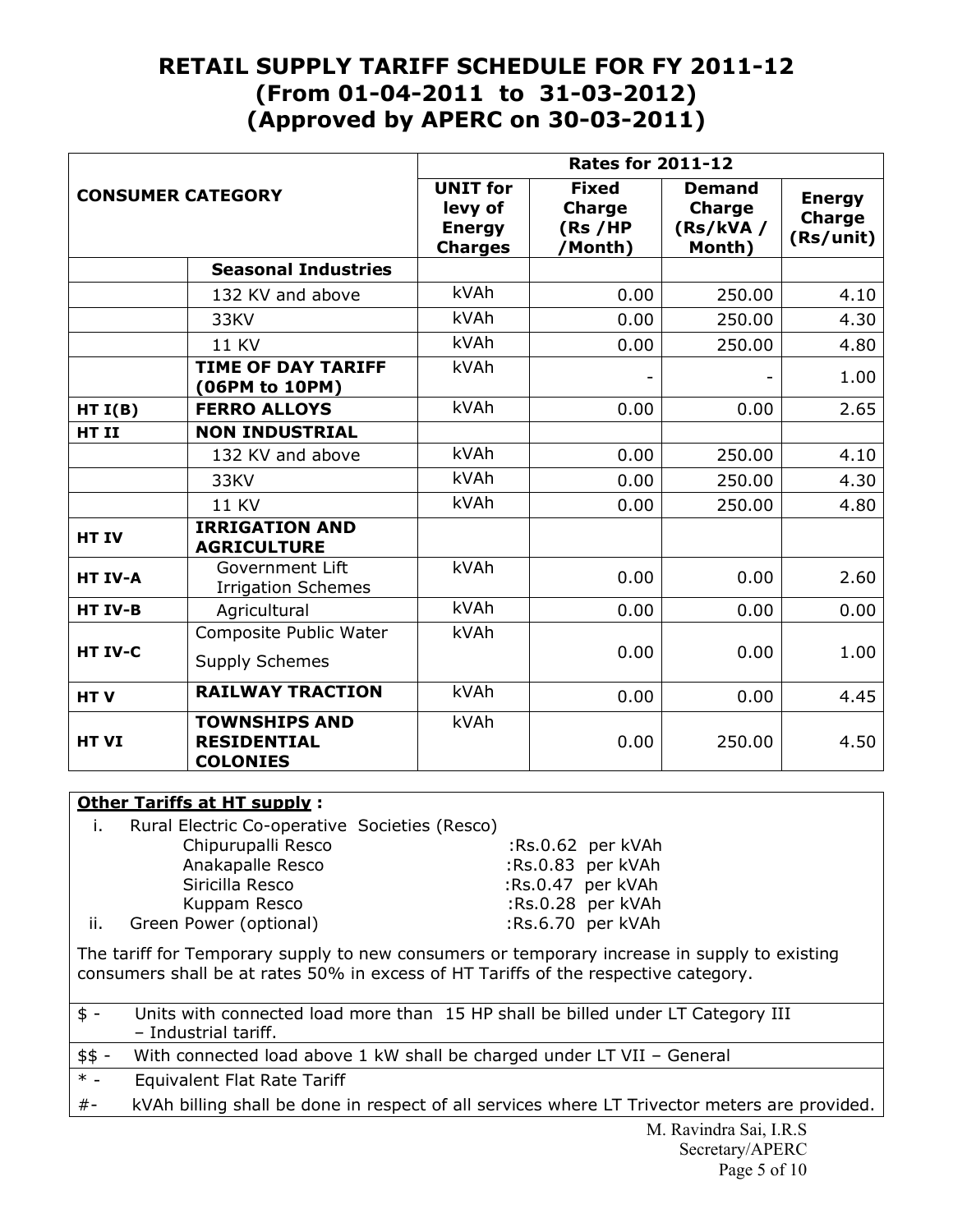### **Seasonal Industry Notes**

For LT III (A)(i) Seasonal Industries—Fixed charges of Rs.50 /HP/Month on 30% of contracted load

For LT III(A)-(ii) and LT-III(B)-Seasonal Industries-Demand Charges of Rs.150 /kVA/month on recorded demand or 30% of contracted demand which ever is higher.

For HT Seasonal Industries:- Demand Charges applicable to respective voltage level on recorded demand or 30% of CMD which ever is higher

Cotton Seed Oil Manufacturing units shall be treated as Seasonal Industry with applicable terms and conditions in both LT and HT Categories. Development Charges shall be collected on par with the Regular Consumers

### **Fuel Surcharge Adjustment**

Fuel Surcharge Adjustment (FSA) is applicable as per the Regulations notified by the Commission from time to time.

| Minimum charges        |                        |                                 |                                                                                                                  |
|------------------------|------------------------|---------------------------------|------------------------------------------------------------------------------------------------------------------|
| <b>LT categories</b>   |                        |                                 |                                                                                                                  |
| <b>Category</b><br>No. | <b>Purpose</b>         |                                 | Rates for the year 2011-12                                                                                       |
| I                      | Domestic               | Single Phase                    |                                                                                                                  |
|                        |                        | Upto 500 W of<br>connected load | Rs.25/Month                                                                                                      |
|                        |                        | above 500W of<br>connected load | Rs.50/Month                                                                                                      |
|                        |                        | Three Phase                     | Rs.150/Month                                                                                                     |
| II                     | Non-<br>domestic/      | Single Phase                    | Rs.65/Month                                                                                                      |
|                        | Commercial             | <b>Three Phase</b>              | Rs.200/Month                                                                                                     |
| III $(A)(ii)$          | Industrial<br>Optional |                                 | Recorded<br>demand<br>during<br>the<br>80%<br>contracted<br>lmonth<br>of<br>or<br>demand whichever is higher and |
| III(B)                 | 75-150HP               |                                 | 50 Units(kVAh) per kVA of Billing<br>Demand per month                                                            |
|                        |                        |                                 |                                                                                                                  |
| VI(A)                  |                        | Panchayats                      | Rs.2/Point/Month                                                                                                 |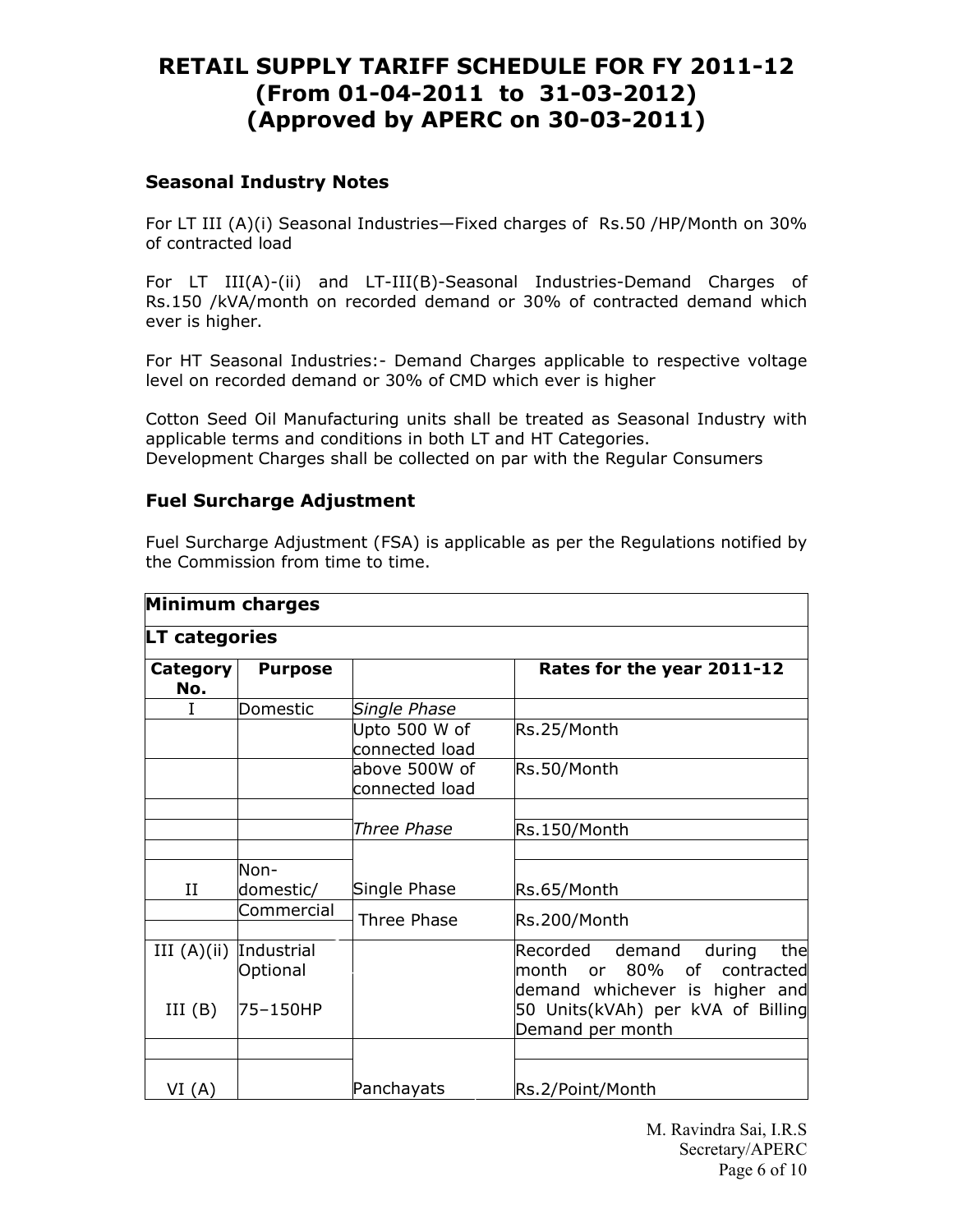| Minimum charges                   |                           |                               |                                                                                                                                                                                                                                 |
|-----------------------------------|---------------------------|-------------------------------|---------------------------------------------------------------------------------------------------------------------------------------------------------------------------------------------------------------------------------|
| <b>LT categories</b>              |                           |                               |                                                                                                                                                                                                                                 |
| <b>Category</b><br>No.            | <b>Purpose</b>            |                               | Rates for the year 2011-12                                                                                                                                                                                                      |
|                                   | <b>Street</b><br>Lighting | Municipalities<br>and Corpns. | Rs.6/Point/Month                                                                                                                                                                                                                |
| VII                               | General<br>Purpose        | Single Phase                  | Rs.50/Month                                                                                                                                                                                                                     |
|                                   |                           | Three Phase                   | Rs.150/Month                                                                                                                                                                                                                    |
| <b>VIII</b>                       | Temporary<br>Supply       | Agriculture                   | Rs.100/HP of contracted load for<br>the first 30 days or part thereof<br>and Rs.50 per HP of contracted<br>load for every Subsequent period of<br>15 days or part thereof                                                       |
|                                   | Temporary<br>Supply       | <b>Others</b>                 | Rs.125/kW or part thereof<br>оf<br>contracted load for first 30 days or<br>part thereof and Rs. 75 per kW or<br>part thereof of contracted load for<br>every Subsequent period of<br>15<br>days or part thereof                 |
| <b>HT Categories</b>              |                           |                               |                                                                                                                                                                                                                                 |
| Minimum billing demand            |                           |                               | demand<br>the<br>Recorded<br>during<br>month<br>80%<br>contracted<br>of l<br>or<br>demand whichever is higher                                                                                                                   |
|                                   | <b>Min.Energy Charges</b> |                               |                                                                                                                                                                                                                                 |
| Category<br><b>Purpose</b><br>No. |                           |                               | Rates for the year 2011-12                                                                                                                                                                                                      |
| I(A)                              | Industrial - General      |                               | 50 Units(kVAh) per kVA of billing<br>demand per month                                                                                                                                                                           |
| I(B)                              | Ferro Alloys              |                               | 6701 Units(kVAh) per kVA/year<br>Guaranteed energy off-take<br>on<br><b>CMD</b><br>recorded<br>demand<br><b>or</b><br>whichever is higher. Energy falling<br>short of 6701 Units(kVAh) will be<br>billed as deemed consumption. |
| II                                | Non-Industrial            |                               | 25 Units(kVAh) per kVA of billing<br>demand per month                                                                                                                                                                           |
| $\vee$                            | Railway Traction          |                               | 32 Units(kVAh) per kVA of<br>Contracted demand/ month<br>M Ravindra Sai IRS                                                                                                                                                     |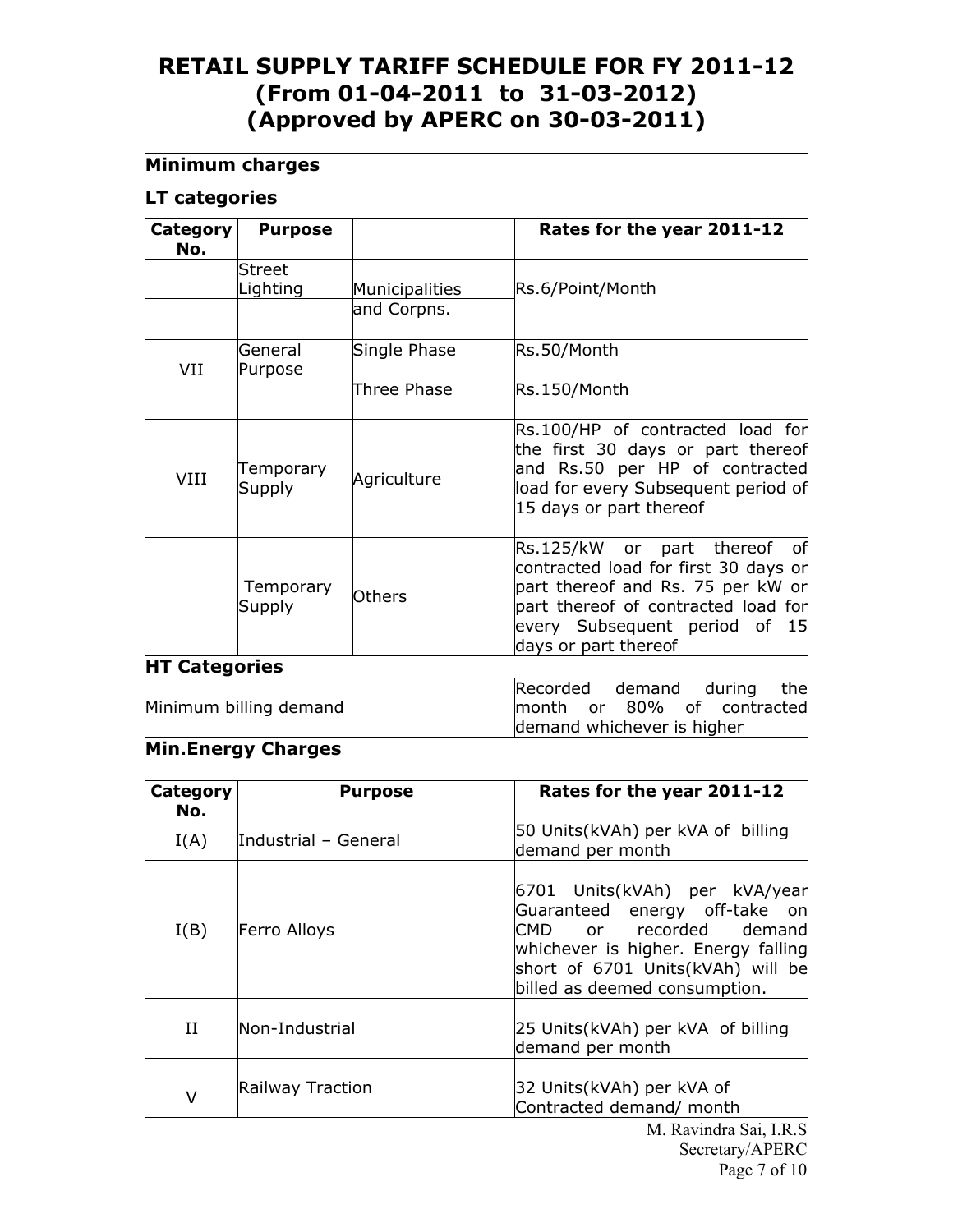|                 | <b>Minimum charges</b> |  |                                                       |
|-----------------|------------------------|--|-------------------------------------------------------|
| LT categories   |                        |  |                                                       |
| Category<br>No. | <b>Purpose</b>         |  | Rates for the year 2011-12                            |
| VI              | Townships/Colonies     |  | 25 Units(kVAh) per kVA of<br>contracted demand/ month |

| <b>Customer Charges</b>                                             |          |  |  |  |
|---------------------------------------------------------------------|----------|--|--|--|
| The Customer charges, are as given below:                           |          |  |  |  |
| <b>Consumer Category</b>                                            | Rs/month |  |  |  |
| <b>LT CATEGORIES</b>                                                |          |  |  |  |
| <b>Category I Domestic</b>                                          |          |  |  |  |
| $0 - 50$                                                            | 25.00    |  |  |  |
| $51 - 100$                                                          | 30.00    |  |  |  |
| $101 - 200$                                                         | 35.00    |  |  |  |
| $201 - 300$                                                         | 40.00    |  |  |  |
| 301-500                                                             | 45.00    |  |  |  |
| >500                                                                | 45.00    |  |  |  |
| <b>Category II - Non-domestic/Commercial</b>                        |          |  |  |  |
| $0 - 50$                                                            | 30.00    |  |  |  |
| $51 - 100$                                                          | 35.00    |  |  |  |
| >100                                                                | 40.00    |  |  |  |
| LT-II(B) Advertising Hoardings                                      | 45.00    |  |  |  |
| <b>Category VII - General Purpose</b>                               | 40.00    |  |  |  |
| <b>Category VIII-Temporary Supply</b>                               | 40.00    |  |  |  |
| LT III(B) Industrial Optional (as applicable to HT 11 kV<br>supply) | 1125.00  |  |  |  |
| All other LT categories                                             | 30.00    |  |  |  |
| <b>HT CATEGORIES</b>                                                |          |  |  |  |
| HT consumer categories 66 kV and below                              | 1125.00  |  |  |  |
| HT consumer categories 132 kV/220 kV                                | 2250.00  |  |  |  |

**VOLTAGE SURCHARGE**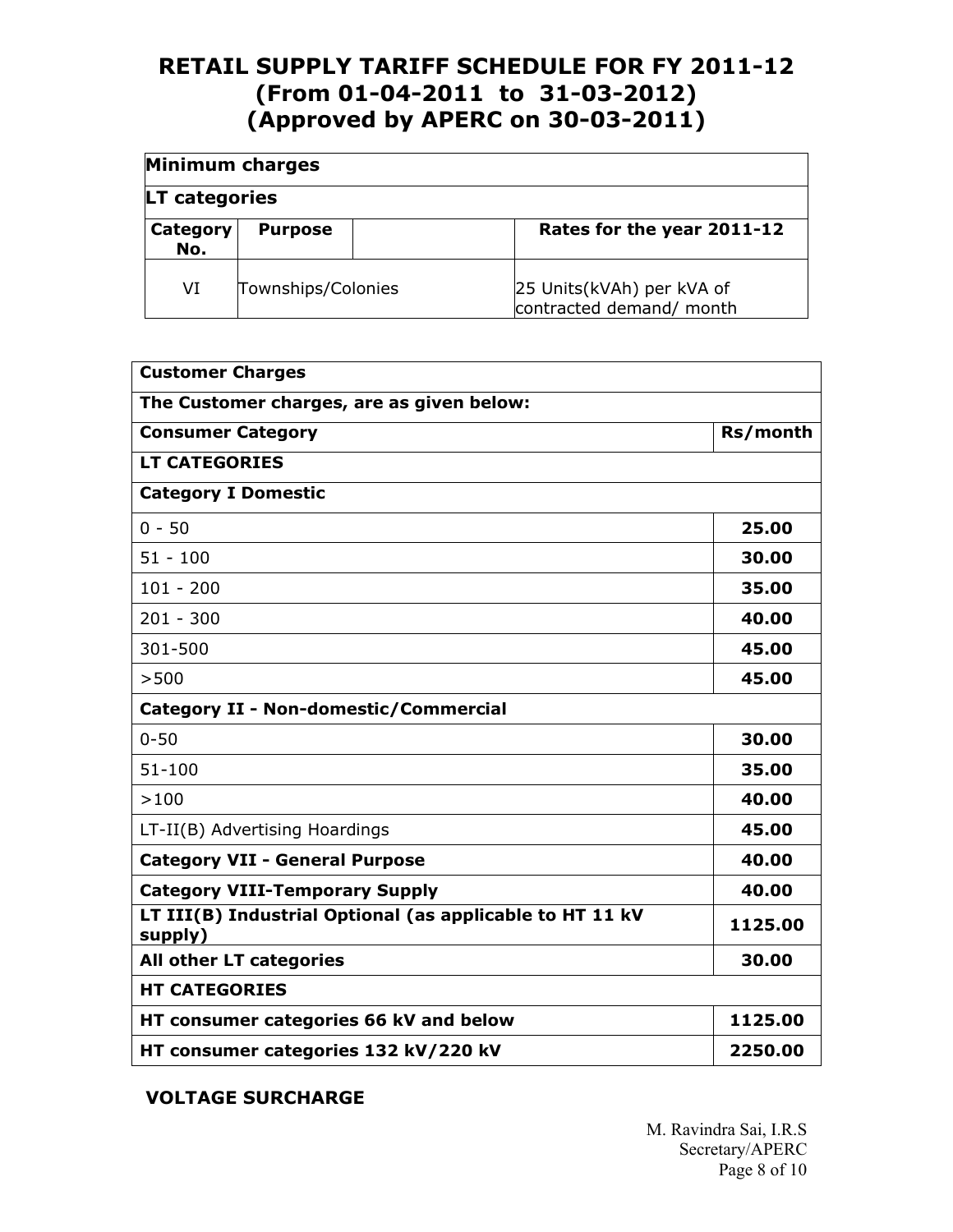**(A)**H.T. consumers who are now getting supply at voltage different from the declared voltages and who want to continue taking supply at the same voltage will be charged as per the rates indicated below.

| SI.No         | <b>Contracted</b><br><b>Demand with</b><br>Licensee and      | Voltage at<br>which<br><b>Supply</b> | Voltage at<br>which<br>consumer<br>is availing<br>supply<br>(in kV) | Rates % extra over<br>the normal rates |                                 |  |
|---------------|--------------------------------------------------------------|--------------------------------------|---------------------------------------------------------------------|----------------------------------------|---------------------------------|--|
|               | other sources<br>(in kVA)                                    | should be<br>availed<br>(in kV)      |                                                                     | <b>Demand</b><br><b>Charges</b>        | <b>Energy</b><br><b>Charges</b> |  |
| 1.            | 1501 to 5000                                                 | 33                                   | 11                                                                  | 12%                                    | 10%                             |  |
| 2.            | Above 5000                                                   | 132 or 220                           | 66 or Below                                                         | 12%                                    | 10%                             |  |
| (B)           | For HT Consumers availing supply through independent feeders |                                      |                                                                     |                                        |                                 |  |
| 1             | 2501 to10000 kVA                                             | 33                                   | 11                                                                  | 12%                                    | 10%                             |  |
| $\mathcal{P}$ | Above 10000 kVA                                              | 132 or 220                           | 66 or Below                                                         | 12%                                    | 10%                             |  |

### **ADDITIONAL CHARGES FOR EXCEEDING CONTRACTED DEMAND**

| RMD over CMD | Demand Charges on Excess   Energy Charges on Full |                      |
|--------------|---------------------------------------------------|----------------------|
|              | Demand                                            | Energy               |
| 100% to 120% | 2 times of Normal Charge                          | Normal               |
| Above 120% & | 2 times of Normal Charge                          | 1.15 times of normal |
| up to 200%   |                                                   | charge               |
|              | More than 200%   2 times of Normal Charge         | 1.20 times of normal |
|              |                                                   | charge               |

**Note:** In case of Category -HT-V (Railway Traction), the Energy charges shall be computed at 1.05 times of normal charges on the entire consumption in case RMD exceeds 120% of CMD.

### **LOW POWER FACTOR CHARGES**

For all consumer categories where kVAh billing is done, no power factor surcharge shall be levied.

-LT-III-A (i) Industry Normal: the fixed charges shall be computed based on Contracted Load or actual Recorded Demand, whichever is higher. For the purpose of billing, kVA shall be equal to HP